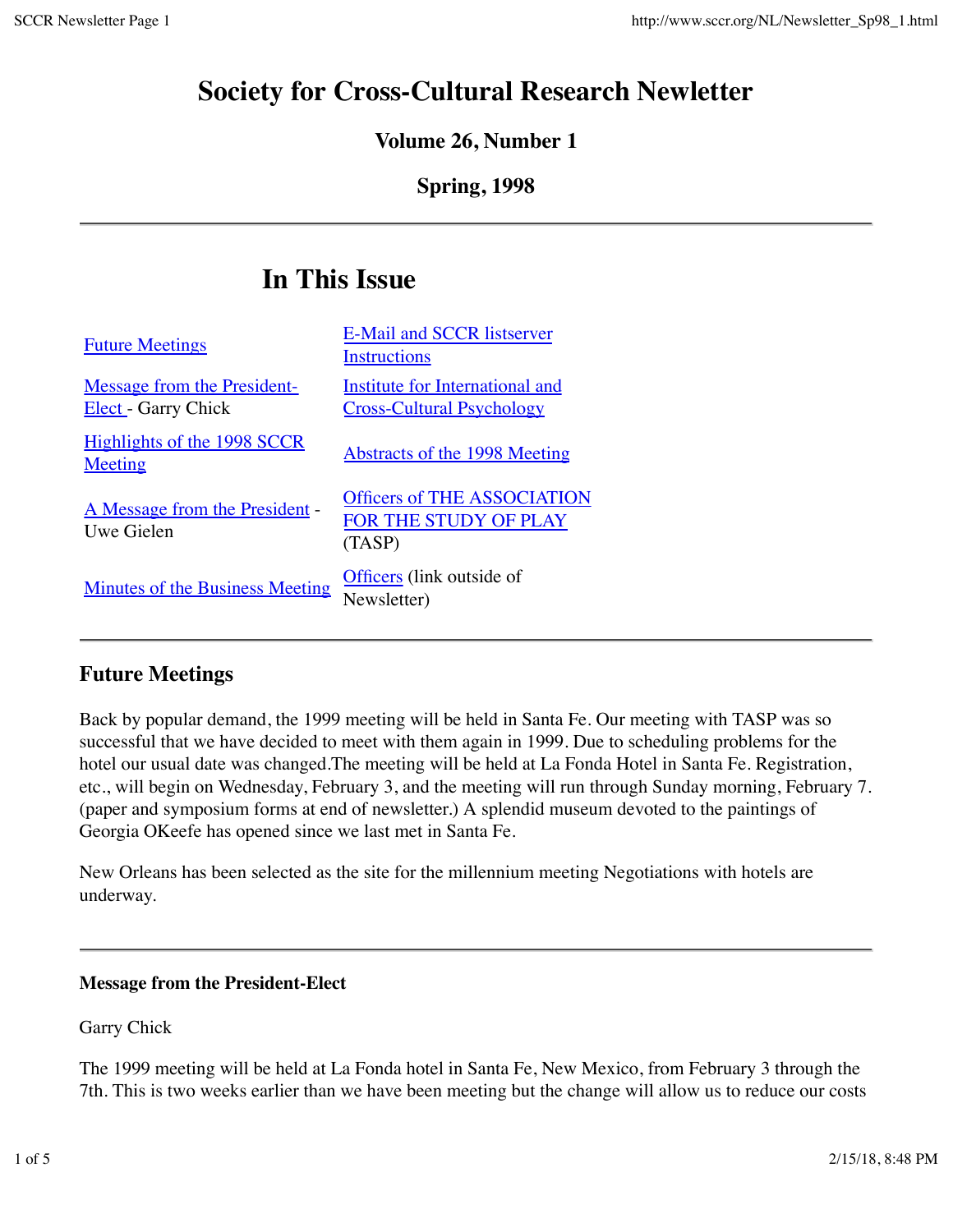from what we would incur at the later time period. Specifically, the hotel offered us meeting rooms at no cost, as opposed to \$100 each per day, if we agreed to move to the earlier dates. So making the change seemed worthwhile.

La Fonda is located on the Sante Fe plaza and has the most hotel meeting space in the city. It is itself an historic landmark and is surrounded by historic churches as well as museums, shops, galleries, and restaurants. The hotel is currently undergoing a major renovation that, I am assured, will be completed this spring. The cost for rooms, single or double, for the meeting will be \$128, a figure that is substantially below their standard rate. Because the hotel is so centrally located in Santa Fe and so many fine restaurants are available in the city, we are planning to hold only a banquet in the hotel, rather than including luncheons as we did in St. Petersburg. Though there is a small airport at Santa Fe, the city is best reached by flying to Albuquerque and then either taking the Shuttle Jack bus service or by renting a car.

The paper submission and abstract form and the organized symposium form are included in this newsletter. The hotel registration form, along with the other forms, will be included in the fall newsletter. The deadline for submissions for the 1999 conference is October 1, 1998. Please submit your abstract on the included form as well as on a diskette (PC or Macintosh).

I also wish to briefly address an issue related to the conference. At the 1996 meeting in San Antonio I orchestrated a round table discussion on "the units of culture." Susan Abbott had suggested that we generate a couple of round tables and the units of culture question was something that interested me and I felt that it would evoke discussion.

It turned out to be quite successful. My basic question was whether, in cultural evolution, selection, diffusion, and so on, there is some unit of cultural information analogous to the gene. In the past, anthropologists referred to units such as "traits," "themes," "beliefs," "patterns," and so on. More recently, Lumsden and Wilson have suggested the "culturgen" and others, following Richard Dawkins, favor the "meme." Several questions exist with respect to the unit of culture notion. First, does the concept of units of cultural information make any ontological sense and is such a concept of value in research? Second, which, if any, of these particular units has merit and how can they be operationalized in research? Finally, if they lack merit, what, if anything, should be used in their place? As it turned out, the group of 15 or so people who attended the session had a lively discussion of these and other issues.

Buoyed by that experience, I decided that it would be good to have a meeting session somewhere devoted to the topic and I contacted several anthropologists who I felt both knew something about it and would have something interesting to say. I soon rounded up a half dozen people and one of them talked me into putting together a session proposal for the 1997 meeting of the American Anthropological Association to be held in Washington, DC, last November. I dutifully put the proposal package and sent it off. I hoped that we would get a good day and time for the session.

I was astounded when I received a letter from the conference chair indicating that the session had been rejected. Evidently a couple hundred other sessions had been judged to have more merit than the one that I proposed and assembled despite the fact that several respected and senior anthropologists, including Kim Romney, a member of the National Academy of Sciences, were among my group. I was disappointed that the session was rejected but not because I was anxious to go to the AAA meeting and present. In fact, I find large meetings to be of much less value and interest to me personally than smaller ones, such as the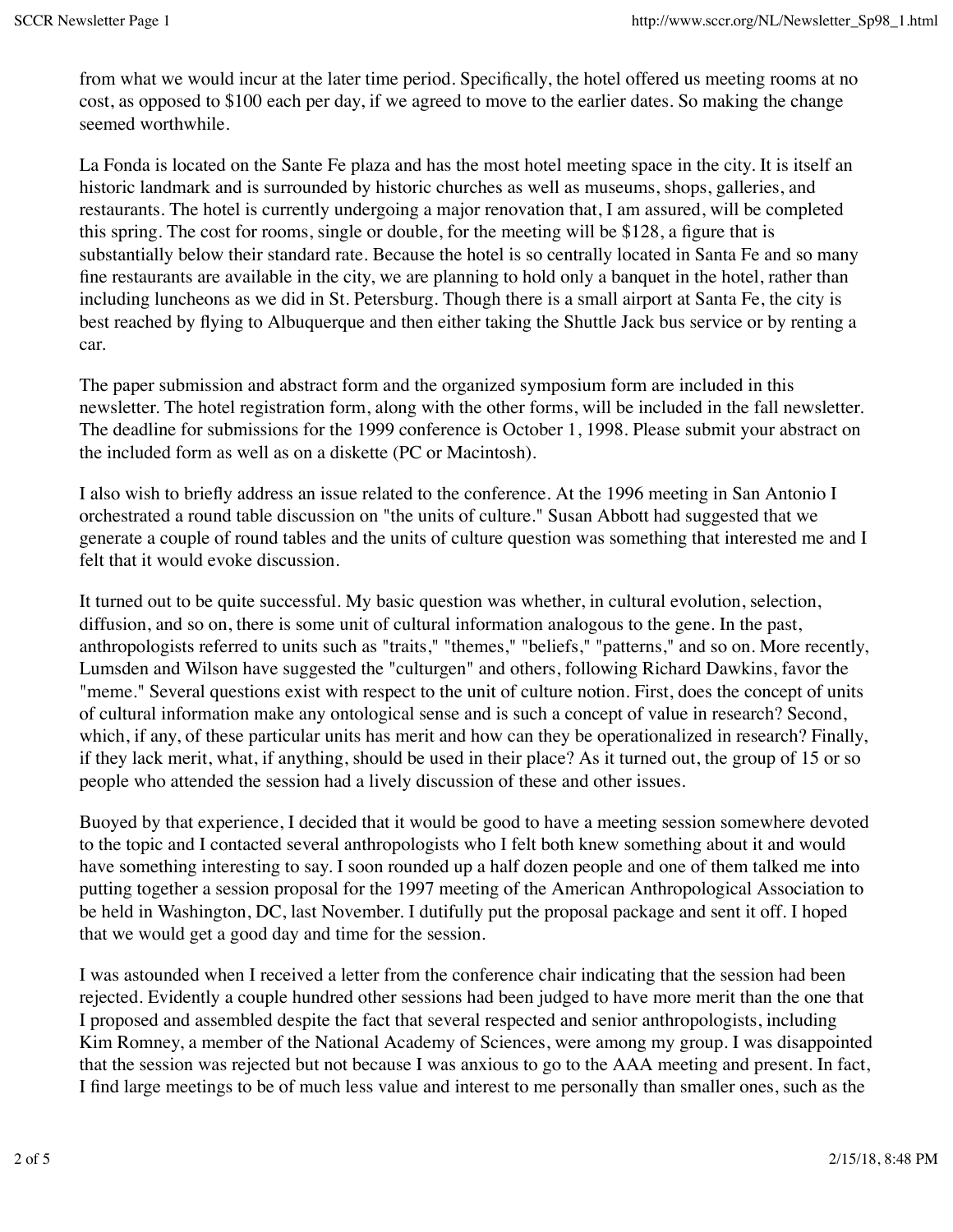SCCR conference. I was disappointed because the rejection of the session appeared to me and my session-mates as a rejection of science, scientific methods, and a scientific perspective by the major organization of American anthropologists. This suspicion was supported when I received the program wherein the sessions and papers that had been accepted were listed. Social determinism, reflexivity, and other forms of navel-gazing and political correctness were in full bloom. I did not feel welcome, I saw few sessions of any interest to me, and I did not attend the meeting.

While this tale may sound like sour grapes, I am very concerned with the issue of science vs. anti- science in anthropology. I think that Susan Abbott's presidential address in St. Petersburg reflected the issue in the membership statistics that she presented with respect to the declining percentage and increasing age of anthropologists in the SCCR. While one certainly does not need to be an obdurate positivist to be a member of the SCCR, cross-cultural research entails comparison and a concern over the extreme relativism that seems to be part and parcel of many current social constructionist approaches to social science. My guess is that while we in the SCCR do not practice much in the way of Comte's social physics, we do at least strive for some of the traditional goals of science, including objectivity, replicability, falsifiability, theory production, and so on. We realize that true objectivity is impossible but, on the other hand, becoming a social scientist should not be like descending into Dante's Inferno, where all hope must be abandoned.

On a positive note, the emerging field of evolutionary psychology seems to have picked up many of the pieces discarded by anthropology and run quite well with them. In addition, many biological anthropologists are now casting their lot with this group, rather than with their cultural counterparts. While I was organizing the proposal for the AAA session on the units of culture, a book appeared (*Human by Nature: Between Biology and the Social Sciences*, Weingart, Mitchell, Richerson, and Maasen, eds., 1997) containing a chapter titled, "Units of culture: Types of transmission," by Weingart, Boyd, Durham, and Richerson. I am pleased, of course, that someone else regards the topic to be worth pursuing but, again, I am disappointed that the American Anthropological Association apparently does not.

My original intent was to have a units of culture session at an SCCR meeting. So, I have asked the individuals who were to be part of the units of culture session at the AAA to assemble at the 1999 meeting of the SCCR in Santa Fe and present their work. I am certain that they will find the atmosphere most congenial. In addition, I plan to contact several of the leading figures in evolutionary psychology and invite them to join us in an additional units of culture session, another session, or to simply submit abstracts on their own. I hope that some of these individuals can be persuaded to join the SCCR. Last year, Uwe focused on healing, therapy, counseling, stress, and related topics as a conference theme. For 1999, I would like to focus on the measurement of culture as a general theme, one that I think will be of interest to both current members and prospective members. I hope that we will have a variety of sessions, roundtables, and other discussion relevant to this topic. Other topics are, of course, welcome.

Finally, The Association for the Study of Play (TASP) is again planning to meet with us. I think that there is general agreement that the combined meeting in St. Petersburg went extremely well and that the two groups are highly congenial. As of that meeting, I think that only Andy Miracle, John Loy, and I were members of both groups. I hope that some members of the two groups were persuaded to join the other on the basis of the meeting and I trust that the joint meeting in Santa Fe will be as successful as St. Petersburg.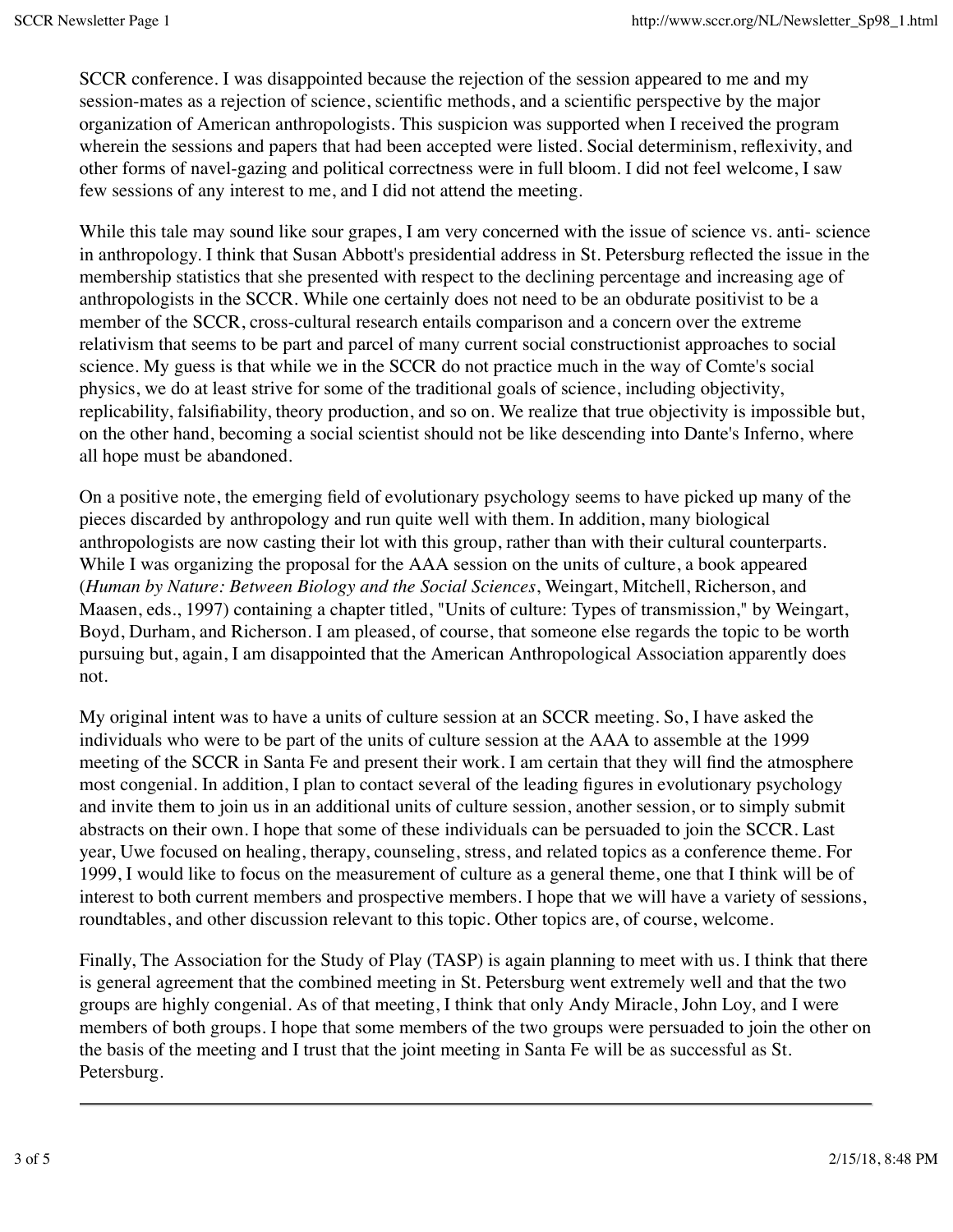## **Highlights of the 1998 SCCR Meeting**

The meeting in St. Petersburg was particularly successful, despite an unfinished dining room and an El Nino downpour that flooded parts of the hotel. The joint meeting with TASP allowed for the easy reservation of conference rooms and exchange of ideas.

## **Institute for International and Cross-Cultural Psychology**

St. Francis College, Brooklyn, NY 11201, U.S.A.

The Institute for International and Cross-Cultural Psychology (IICCP) was founded on March 6th, 1998. Its mission encompasses the following objectives: to sponsor research and publications in international and cross-cultural psychology; to promote, develop, and implement workshops, symposia, lectures, and conferences at St. Francis College; to involve students in cross-cultural research and the institute's programs; to foster a sense of involvement in and appreciation of the cultural richness of the St. Francis College community; and to create network ties with other interested psychological institutions around the world.

#### **Some Activities for 1998-1999**

Sponsor the editing of *World Psychology*

Sponsor preparation of edited volumes on *The Family and Family Therapy in International Perspective* (1998), *Human Development in International Perspective* (1999), *Culture, Therapy, and Healing*

Sponsor research projects on The Development of Moral Reasoning in Poland (in progress); The Development of Moral Reasoning in Cyprus (1998-1999)

Sponsor the stay of a Visiting Scholar from Ochanomizu University, Tokyo at the Institute (1998-1999)

Sponsor symposia, lectures, Community Day, and other events at the College

DIRECTOR: Uwe P. Gielen, Ph.D.

DIRECTOR OF STUDENT AFFAIRS: Renée Goodstein, Ph.D.

ADVISORY BOARD: Leonore Loeb Adler, Ph.D., Molloy College, U.S.A. · Ramadan A. Ahmed, Ph.D., Menoufia University, Egypt · Steven Anolik, Ph.D., St. Francis College, U.S.A. · Xinjin Chen, Ph.D., Univ. of Western Ontario, Canada · Anna Laura Comunian, Ph.D., Padua University, Italy · Florence L. Denmark, Ph.D., Pace University, U.S.A. · Juris G. Draguns, Ph.D., The Pennsylvania State University, U.S.A. · Raymond D. Fowler, Ph.D., American Psychological Association, U.S.A. · Francis Greene, Ph.D., St. Francis College, U.S.A. · Edith H. Grotberg, Ph.D., University of Alabama, U.S.A. · Çigdem Kagitçibasi, Ph.D., Koç University, Turkey · Pittu Laungani, Ph.D., South Bank University, U.K. · Frank J. Macchiarola, Ph.D., L.L.D., St. Francis College · Charles D. Spielberger, Ph.D., University of South Florida, U.S.A.